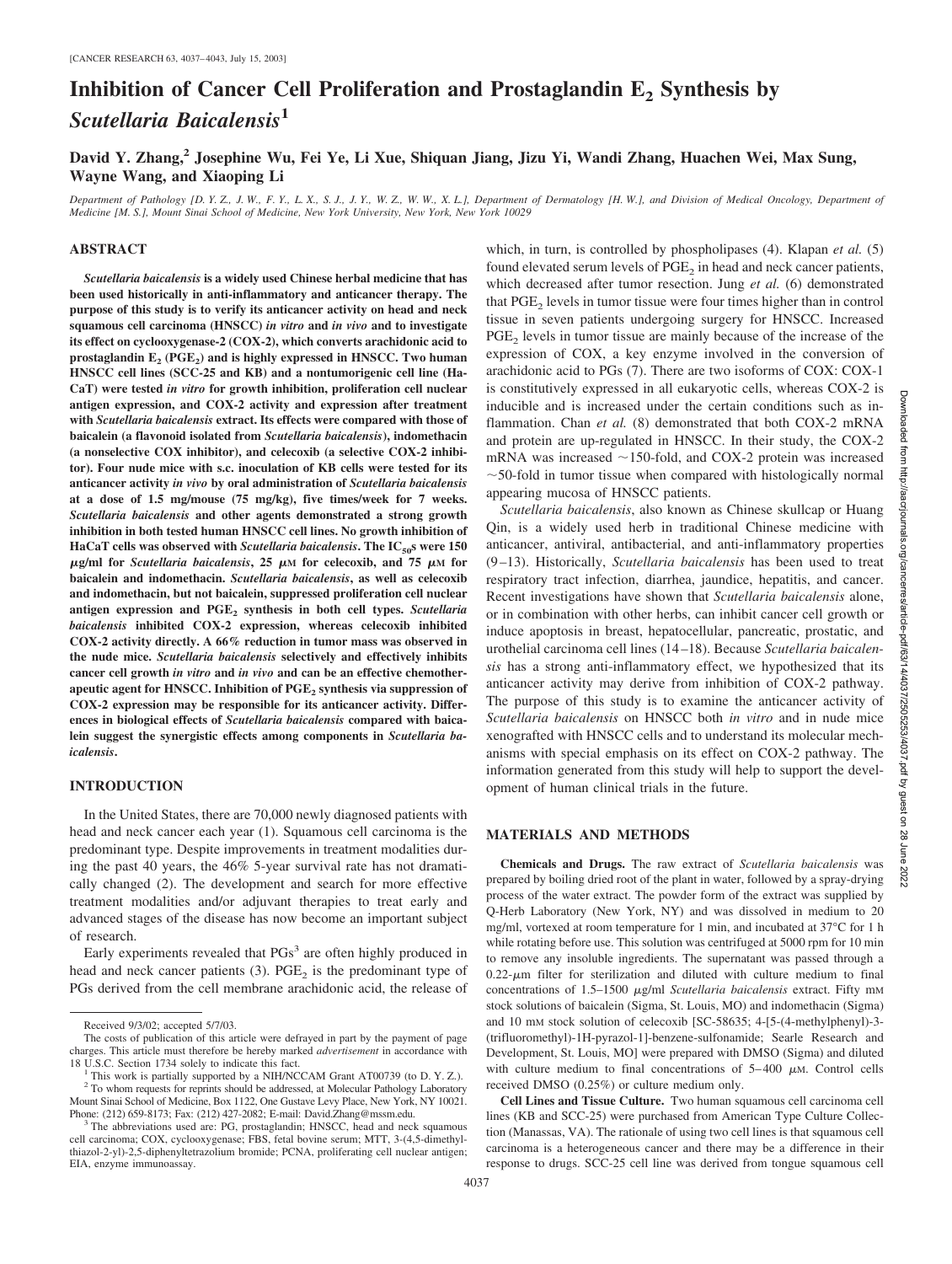carcinoma and was grown in a 50:50 mixture of DMEM (Life Technologies, Inc., Rockville, MD) and F12 (Life Technologies, Inc.) containing 10% FBS (Life Technologies, Inc.) and 1% Antibiotic-Antimycotic (Life Technologies, Inc.). KB cell line was derived from an oral floor squamous cell carcinoma containing human papilloma virus 18 sequences and was cultured in DMEM containing 10% FBS and 1% Antibiotic-Antimycotic mixture. In addition, a nontumorigenic human oral squamous cell line, HaCaT, was used as a control for growth inhibition study (19, 20). HaCaT cell line was kindly obtained from Dr. Jonathon Garlick (State University of New York at Stony Brook, Stony Brook, NY) and cultured in MEM containing 10% FBS and 1% Antibiotic-Antimycotic mixture. Cell lines were maintained at 37°C in a humidified atmosphere of  $5\%$  CO<sub>2</sub>.

**Cell Viability Assay.** The percentage of growth inhibition was determined by using a MTT (Sigma) assay to measure viable cells. A total of  $2.5 \times 10^3$ cells/well was seeded onto a 96-well plate for 24 h, treated with various concentrations of *Scutellaria baicalensis*, baicalein, indomethacin, and celecoxib, and incubated for an additional 3 days at 37 $\degree$ C. Subsequently, 10  $\mu$ l of MTT at a concentration of 5 mg/ml was added to each well, and cells were incubated for an additional  $4 - 6$  h. The supernatant was aspirated, and 100  $\mu$ l of DMSO were added to the wells to dissolve any precipitate present. The absorbance was then measured at a wavelength of 570 nm using an  $EL_x800$ reader (Bio-Tek Instruments, Inc., Winooski, VT).

**Cell Cycle Analysis.** A total of  $1.5 \times 10^5$  cells/well was plated onto 6-well plates and incubated for 24 h at 37°C. Various concentrations of *Scutellaria baicalensis*, baicalein, indomethacin, and celecoxib were added to the wells and incubated for an additional 3 days. Cells were then washed, pelleted, fixed with cold 70% ethanol for at least 30 min, and incubated with 100  $\mu$ g/ml RNase A and 50  $\mu$ g/ml propidium iodide in PBS at room temperature for 30 min. Samples were immediately analyzed by flow cytometry (Becton Dickinson, San Jose, CA). Cell cycle phase distribution was determined using Modfit software (Verity Software House, Topsham, ME).

**Immunohistochemical Analysis of PCNA Expression.** Harvested cells were applied to polylysine-coated slides by centrifugation at 800 rpm for 5 min in a Cytospin instrument (Sakura Finetek USA, Torrance, CA). Cells were air dried and fixed in 100% acetone for 10 min at 4°C. Slides were then incubated with 3% hydrogen peroxide to quench endogenous peroxidase activity for 5 min. After three washings with PBS, slides were incubated with serum blocking solution for 20 min at room temperature. The solution was blotted, and 2  $\mu$ g/ml primary mouse monoclonal anti-PCNA antibody (Santa Cruz Biotechnology, Santa Cruz, CA) were added. Cells were then incubated at 4°C overnight. After three washings with PBS, the slides were incubated for 10 min with biotinylated goat antimouse antibodies at room temperature (Zymed Laboratory, San Francisco, CA). Slides were washed three more times with PBS and then incubated for 10 min with streptavidin-peroxidase conjugate at room temperature (Zymed Laboratory). Color was developed by the addition of diaminobenzoate chromogen (Zymed Laboratory), and slides were counterstained with hematoxylin. Cells with brown nuclear precipitations were regarded as positive. A minimum of 500 cells/slide was analyzed in a highpowered field using a light microscope, and the percentage of positive cells was determined.

**Western Blot Analysis.** SCC-25 cells were treated with *Scutellaria baicalensis*, and the proteins were extracted from the cells using a buffer containing 50 mM Tris-HCl (pH 8.0), 150 mM NaCl, 0.1% SDS, 1% NP40, and  $1\times$  protease inhibitors (Roche Applied Science, Indianapolis, IN). Fifteen  $\mu$ g of protein were fractionated by electrophoresis through a 10% SDS polyacrylamide gel, and the proteins then transferred onto a nitrocellulose membrane. The membrane was blocked for 1 h in a blocking buffer containing 5% dry milk, 20 mM Tris-HCl (pH 7.5), 100 mM NaCl, and 0.1% Tween 20 and then incubated with a polyclonal anti-COX-2 antibody (1:400 dilution; Cayman Chemical, Ann Arbor, MI) in the blocking buffer at 4°C overnight. The membrane was then incubation with an antirabbit antibody conjugated with horseradish peroxidase (Amersham, Arlington Height, IL), and the protein was detected using chemiluminescence method followed by autoradiography. The same membrane was then used to detect  $\beta$ -actin protein using a monoclonal anti- $\beta$ -actin antibody (1:10,000 dilution; Sigma) as described above.

**PGE<sub>2</sub> EIA.** A competitive PGE<sub>2</sub> EIA was used to quantify the level of  $PGE<sub>2</sub>$  released into culture media and was performed according to the manufacturer's instructions (Amersham Pharmacia Biotech, Piscataway, NJ). The supernatants of control and treated cells were collected, centrifuged at 2500 rpm for 2 min, and stored at  $-70^{\circ}$ C until tested. Fifty  $\mu$ l aliquots of each sample were assayed in triplicate. Absorbance was measured at 450 nm on an  $EL<sub>x</sub>800$  reader (Bio-Tek Instruments, Inc.). The minimal detectable concentration of PGE<sub>2</sub> by the assay is 50 pg/ml. The PGE<sub>2</sub> produced is expressed as pg/106 cells.

The effect of celecoxib and *Scutellaria baicalensis* on COX-2 activity was additionally examined using a cellular arachidonic acid conversion assay. The SCC-25 cells were incubated for 12 h, and the medium was aspirated and replaced with fresh medium containing *Scutellaria baicalensis* or celecoxib at IC<sub>50</sub> concentrations (150  $\mu$ g/ml for *Scutellaria baicalensis* or 25  $\mu$ M for celecoxib). The cells were additionally incubated for various periods of time, and the medium was aspirated. Fresh medium containing  $100 \mu$ M arachidonic acid (Cayman) was added, and the cells were incubated for additional 30 min.  $PGE<sub>2</sub>$  in the medium was measured as described above.

**Animals and Treatment Protocol.** Six-week-old female nude mice (NCR/ NU) were purchased from Taconic (Cincinnati, OH) and received s.c. injections of KB cells  $(5 \times 10^6)$  to the right flank. At 2 weeks, tumors reached 300 mm3 in volume, and mice were randomized into two experimental groups  $(n = 4)$ . The treatment group was given 1.5 mg/mouse (75 mg/kg) *Scutellaria baicalensis* extract dissolved in water by oral gavage five times/week for duration of 7 weeks. Mice were weighed, and tumor volume assessed on a weekly basis. Tumor volume was measured by two perpendicular dimensions (long and short) using a caliper and calculated using the formula  $(a \times b^2)$  / 2, where *a* is the larger and *b* is the smaller dimension of the tumor.

## **RESULTS**

**Growth Inhibition of** *Scutellaria Baicalensis* **on HNSCC Cell Lines.** The percentage of growth inhibition of different agents on KB and SCC-25 cells was determined as the percentage of viable-treated cells in comparison with viable cells of untreated controls. *Scutellaria baicalensis* displayed a dose-dependent (Fig. 1*A*) and time-dependent (data not shown) inhibition on the growth of both cell lines. Both cells exhibited equal sensitivity to *Scutellaria baicalensis* and IC<sub>50</sub>s of both cell lines were determined to be  $150 \mu g/ml$ . The maximal inhibition of cell growth ( $>90\%$ ) was achieved at 1500  $\mu$ g/ml. On the other hand, *Scutellaria baicalensis* did not inhibit the growth of HaCaT cell, a nontumorigenic oral squamous cell line, even at a concentration of 750 g/ml (Fig. 1*A*), indicating that *Scutellaria baicalensis* selectively inhibited cancer cell growth. We additionally tested and compared the inhibitory effects of indomethacin (nonselective COX inhibitor), celecoxib (COX-2-specific inhibitor), and baicalein, one of the ingredients of *Scutellaria baicalensis.* The results show that both HNSCC cells are sensitive to these three agents (Fig. 1, *B* and *C*). However, celecoxib exhibited stronger growth inhibition (IC<sub>50</sub> = 25  $\mu$ M) than baicalein (IC<sub>50</sub> = 75  $\mu$ M) and indomethacin (IC<sub>50</sub> = 75  $\mu$ M). Time-dependent growth inhibition of both cell lines was observed with maximal growth inhibition between days 3 and 7 depending on the concentration of *Scutellaria baicalensis* (data not shown).

**Cell Cycle Arrest.** We additionally analyzed the effect of these agents on cell cycles (Table 1). Our results show that *Scutellaria baicalensis* caused a significant  $G_0$ - $G_1$  phase arrest with concurrent decrease of S phase in both SCC-25 and KB cells, compared with the control cells (Fig. 2). However, baicalein caused a significant  $G_2$ -Mphase arrest with concurrent decrease of  $G_0-G_1$  phase. These results suggest that different mechanisms are responsible for the anticancer activity of *Scutellaria baicalensis* and that ingredients other than baicalein in *Scutellaria baicalensis* acted at G<sub>0</sub>-G<sub>1</sub> phase. In contrast to baicalein, celecoxib caused a significant arrest at  $G_0-G_1$  phase, whereas indomethacin exerted mild arrest at  $G_0$ - $G_1$  phase. In addition, *Scutellaria baicalensis* exerted no effect on the cell cycle distribution of HaCaT cells up to the concentration of 750  $\mu$ g/ml (data not shown).

**Inhibition of Cell Proliferation.** The inhibitory effect of *Scutellaria baicalensis* on both cells was additionally confirmed using the immunohistochemical marker, PCNA. PCNA/cyclin regulates the ini-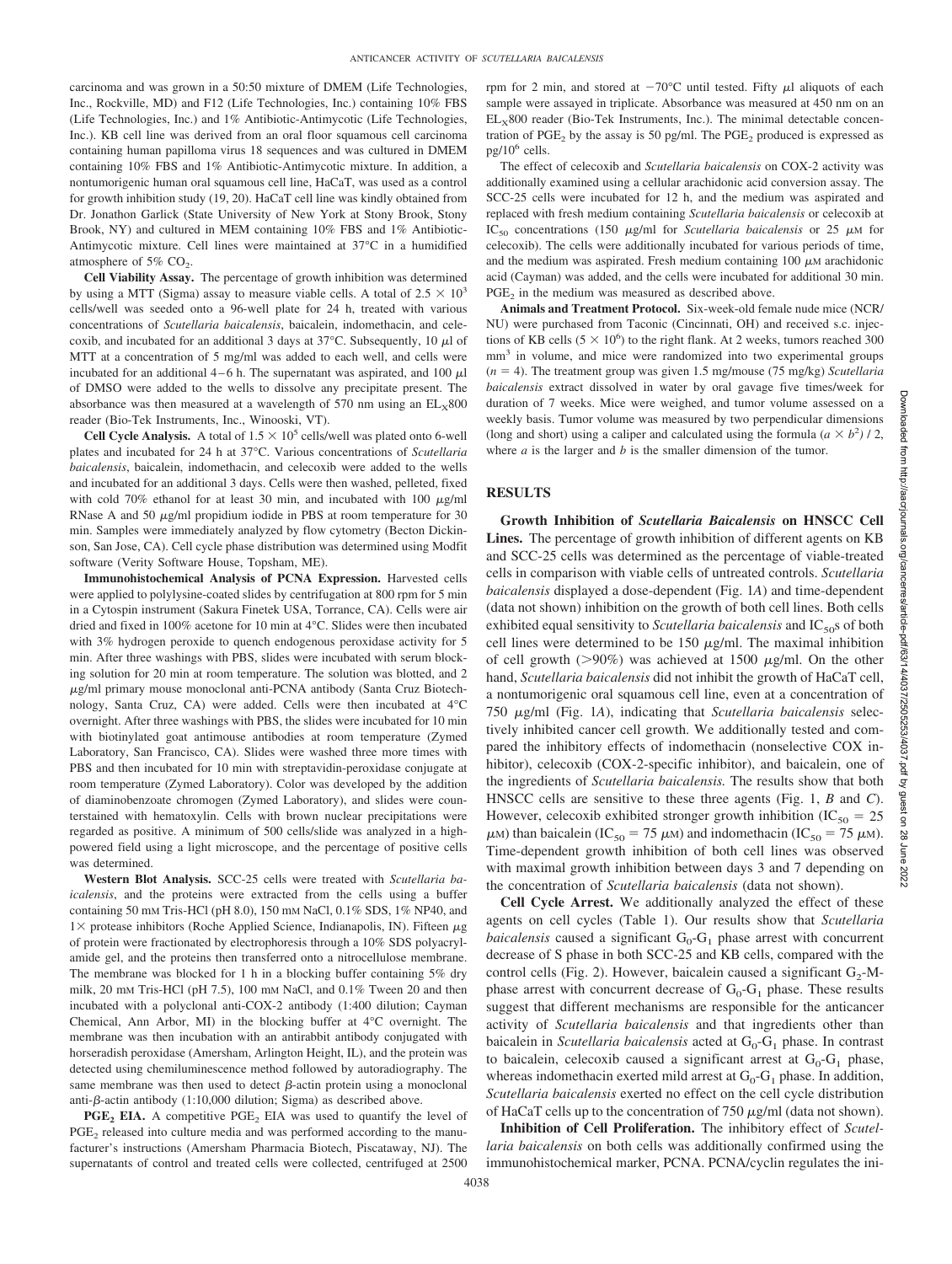

Fig. 1. Inhibition of HNSCC cell growth by *Scutellaria baicalensis*, baicalein, celecoxib, and indomethacin. Cells were seeded onto 96-well plate at  $2.5 \times 10^3$  cells/well and were treated with various agents at different concentrations, and percentage of growth inhibition was determined by MTT assay after 72-h treatment. *A*, dose-dependent growth inhibition of KB and SCC-25 cells was observed after treatment with *Scutellaria ba* $i$ calensis at concentrations ranging from 15 to 1500  $\mu$ g/ml. However, no significant inhibition to HaCaT cells was observed. Inhibition of HNSCC cell growth in SCC-25 (*B*) and KB cells (*C*) was observed after treatment with baicalein, indomethacin, and celecoxib at concentrations ranging from 5 to 400  $\mu$ M. Results are mean values  $\pm$  SD of independent experiments performed in triplicate (*bars* not evident because of minimal SD).

However, COX-specific inhibitors, indomethacin and celecoxib, caused a more dramatic decrease of PCNA expression than baicalein in both HNSCC cell lines. These observations additionally confirmed the supportive role of  $PGE<sub>2</sub>$  in cancer cell proliferation and indicated that different mechanisms of cell growth inhibition are involved. COX-specific inhibitors, indomethacin and celecoxib, reduce PCNA expression by inhibiting  $PGE<sub>2</sub>$  production (see below), whereas baicalein decreases PCNA expression by a PGE<sub>2</sub>-independent pathway. It is worthy to note that the change in PCNA expression correlated with the phase of the cell cycle that the agents acted upon. Although celecoxib suppressed cell proliferation at  $G_1$  phase with significant decrease of PCNA expression, baicalein-suppressed cell proliferation at  $G_2$ -M phase with less apparent effect on PCNA expression. These results indicate that PCNA expression is predominant at  $G_1$  and S phases.

**Inhibition of PGE<sub>2</sub> Synthesis in HNSCC Cell Lines.** We observed high concentrations of  $PGE<sub>2</sub>$  in both cell lines, which support the findings of previous investigations (22). However, SCC-25 cells produced a significantly higher level of PGE<sub>2</sub> (300 pg/ $10^6$  cells) than KB (80 pg/106 cells) after 12 h of incubation (Fig. 4*A*). This indicates heterogeneity in head and neck cancer cells. In the presence of *Scutellaria baicalensis*, a significant inhibition of PGE<sub>2</sub> production in both cells was observed even at a concentration of 1.5  $\mu$ g/ml. At this concentration, no growth inhibition of cells was observed (Fig. 1*A*), indicating that PGE<sub>2</sub> reduction precedes the inhibition of cell growth, thus confirming the role of  $PGE<sub>2</sub>$  in stimulating cancer cell growth. Specific inhibition of  $PGE<sub>2</sub>$  in both cell types was additionally confirmed by time course study. In the absence of *Scutellaria baicalensis*, there is a steady increase of  $PGE<sub>2</sub>$  production, which reaches a plateau after 24 h (Fig.  $4B$ ). However, PGE<sub>2</sub> levels in SCC-25 and KB cells remained at baseline levels in the presence of 150 µg/ml *Scutellaria baicalensis*. At such concentration, no cell growth inhibition was observed at 12-h incubation (data not shown), additionally confirming the role of  $PGE<sub>2</sub>$  in stimulating cancer cell growth. These results demonstrated that *Scutellaria baicalensis* inhibits the production of  $PGE<sub>2</sub>$  in HNSCC, which, in turn, contributes to its growth inhibitory activity.

We additionally tested baicalein's effect on  $PGE<sub>2</sub>$  synthesis in KB and SCC-25 cells, compared with those of indomethacin and celecoxib. Although baicalein displayed no effect on PGE<sub>2</sub> synthesis, both indomethacin and celecoxib exhibited dose-dependent inhibition of PGE<sub>2</sub> synthesis in both HNSCC cells at 12 h (Fig. 4*C*). These results confirmed that the increased level of  $PGE<sub>2</sub>$  was attributable to the increase in COX-2 activity and/or COX-2 expression in both cells. Furthermore, no reduction of cell growth at even  $1 \mu$ M indomethacin or celecoxib was observed at 12-h incubation (data not show), additionally confirming that PGE<sub>2</sub> reduction precedes the cell growth inhibition. Baicalein's ability to inhibit cell proliferation without affecting PGE<sub>2</sub> synthesis indicates an alternative anticancer mechanism, independent of the COX pathway. It has been shown that

tiation of cell proliferation by mediating DNA polymerase and is elevated in the  $G_1$  and S phases of cell cycle (21). Our results show that there was a significant decrease of PCNA-positive cells after 72-h treatment with 150  $\mu$ g/ml *Scutellaria baicalensis*, indicating a suppression of cell proliferation (Fig. 3*A*). Both KB and SCC-25 cells displayed similar dose-dependent decreases in PCNA expression and had equal sensitivity to *Scutellaria baicalensis*. In Fig. 3*B*, KB and SCC-25 cells exhibited a dose-dependent reduction of PCNA expression after treatment with baicalein, indomethacin, and celecoxib.

Table 1 *Cell cycle distribution of SCC-25 and KB cells after treating with Scutellaria baicalensis, baicalein, celecoxib, and imdomethacin*

|                           | $SCC-25$            |             |                    | KB                      |             |                    |
|---------------------------|---------------------|-------------|--------------------|-------------------------|-------------|--------------------|
|                           | $G_0-G_1$<br>$(\%)$ | S<br>$(\%)$ | $G_2$ -M<br>$(\%)$ | $G_0$ - $G_1$<br>$(\%)$ | S<br>$(\%)$ | $G_2$ -M<br>$(\%)$ |
| Control                   | 60.43               | 24.37       | 15.2               | 59.85                   | 17.8        | 22.35              |
| Scutellaria baicalensis   |                     |             |                    |                         |             |                    |
| $150 \mu g/ml$            | 66.61               | 16.13       | 17.26              | 67.56                   | 13.22       | 19.22              |
| $300 \mu g/ml$            | 67.63               | 17.2        | 15.17              | 70.62                   | 10.49       | 18.89              |
| $750 \mu g/ml$            | 71.53               | 14.45       | 14.02              | 76.13                   | 10.48       | 13.39              |
| Baicalein $(75 \mu M)$    | 48.11               | 25.79       | 26.1               | 39.89                   | 27.58       | 32.53              |
| Celecoxib $(25 \mu M)$    | 73.03               | 14.93       | 12.04              | 67.77                   | 14.95       | 17.28              |
| Indomethacin (75 $\mu$ M) | 61.98               | 23.28       | 14.74              | 64.8                    | 14.53       | 20.67              |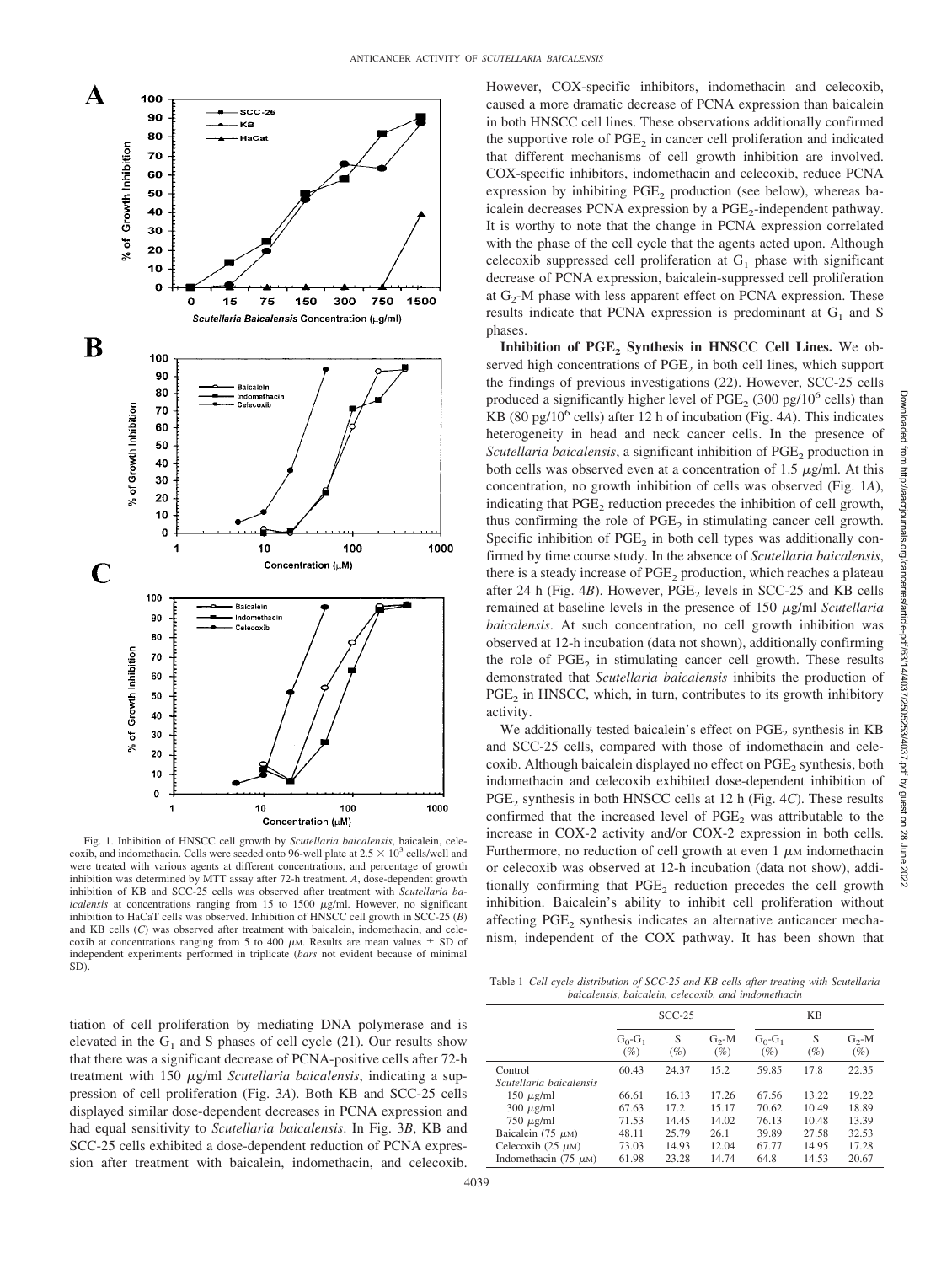

Fig. 2. Cell cycle analysis by flow cytometry: The SCC-25 (*A* and *B*) and KB (*C* and *D*) cells were treated with 750  $\mu$ g/ml *Scutellaria baicalensis* for 72 h (*B* and *D*), and cells were harvested and subjected to flow cytometry analysis. The histograms show that there was a significant increase of  $G_0-G_1$ population with concomitant decrease of S population after treatment with *Scutellaria baicalensis* (*B* and *D*).

baicalein can inhibit leukotriene synthesis, a product in the lipoxygenase pathway of arachidonic acid metabolism, in cancer cells (23). Leukotriene  $B_4$  was tested by an EIA with no significant level of detection in both HNSCC cell lines (data not shown).

We also examined the effect of *Scutellaria baicalensis* and celecoxib on COX-2 activity using in cell arachidonic acid conversion assay. By providing exogenous arachidonic acid, which is the substrate of COX-2, the effect of arachidonic acid release from membrane  $(i.e., protein kinase and phospholipase A<sub>2</sub> activities) can be eliminated$ (24). Our results show that there is a significant decrease of  $PGE<sub>2</sub>$ level in the presence of both *Scutellaria baicalensis* and celecoxib at  $IC_{50}$  doses. However, inhibition of COX-2 activity by celecoxib occurred earlier than by *Scutellaria baicalensis*: COX-2 activity decreased after 12 h for *Scutellaria baicalensis* and 2 h for celecoxib (Fig. 4*D*). The delayed inhibitory effects of *Scutellaria baicalensis* suggest that it inhibits  $PGE_2$  synthesis through a decrease of COX-2 expression, instead of direct inhibition of COX-2 activity.

**Inhibition of COX-2 Protein Expression.** We additionally investigated the effect of *Scutellaria baicalensis* on COX-2 protein expression in SCC-25 cells using Western blotting. We chose SCC-25 cells for this assay because they produce a higher level of PGE<sub>2</sub>. The cells were treated with *Scutellaria baicalensis* at concentration of 300  $\mu$ g/ml for 4, 8, 12, 24, 48, and 72 h. Western blotting showed that a decrease of COX-2 expression did not occur until 48 h of incubation with *Scutellaria baicalensis* (Fig. 5*A*). These results may explain the delayed inhibition of PGE<sub>2</sub> synthesis by *Scutellaria baicalensis* (Fig. 4*D*). There was a dose-dependent decrease of COX-2 expression on Western blot (Fig. 5*B*).

**Inhibition of Tumor Growth in HNSCC-xenografted Nude Mice.** To confirm the anticancer activity of *Scutellaria baicalensis*, an *in vivo* experiment was carried out. Nude mice were inoculated s.c. with KB cells and were treated with *Scutellaria baicalensis* by oral gavage at dose of 1.5 mg/mouse (75 mg/kg) daily. KB cells were used

because they grew well in nude mice, whereas SCC-25 grew poorly. Our results showed that there is a significant inhibition of the tumor growth in the treated mice as compared with the untreated mice (Fig. 6). Average tumor volume at 9 weeks was  $693 \text{ mm}^3$  in the treated mice and 2224 mm<sup>3</sup> in the control mice. A tumor from one of the treated mice was nonpalpable after 7 weeks of treatment, indicating a complete remission of tumor after the drug administration. At a dose of 1.5 mg/mouse of *Scutellaria baicalensis*, no evidence of drugrelated toxicity was observed in treated mice by comparing their body weight, organ histology, complete blood count, liver chemistry, or kidney function with those of controls (data not shown). Therefore, the herb was well tolerated by the animals.

#### **DISCUSSION**

*Scutellaria baicalensis* has been shown to have a broad spectrum of biological activities, including anti-inflammatory and anticancer activity based on its long history in clinical applications. This study confirmed that *Scutellaria baicalensis* has strong dose-dependent anticancer activity, with the IC<sub>50</sub> at 150  $\mu$ g/ml (Fig. 1*A*). Inhibition of cancer growth is because of its ability to cause  $G_0-G_1$ -phase arrest. Inhibition of cell proliferation is additionally confirmed by its ability to reduce PCNA expression that correlates with decreased cell proliferation (25). We also investigated the effect of *Scutellaria baicalensis*, as well as COX-specific inhibitors on apoptosis using flow cytometry, TUNEL (terminal deoxynucleotidyl transferase-mediated nick end labeling) assay, and DNA ladder assay. No significant induction of apoptosis was observed at all concentrations of *Scutellaria baicalensis* (data not shown); however, an increased apoptosis was observed at higher concentration (100  $\mu$ M) of celecoxib. These results indicate that inhibition of cancer cell growth by *Scutellaria baicalensis* is through the  $G_0$ - $G_1$ -phase arrest rather than apoptosis. The mode of action of *Scutellaria baicalensis* is similar to that of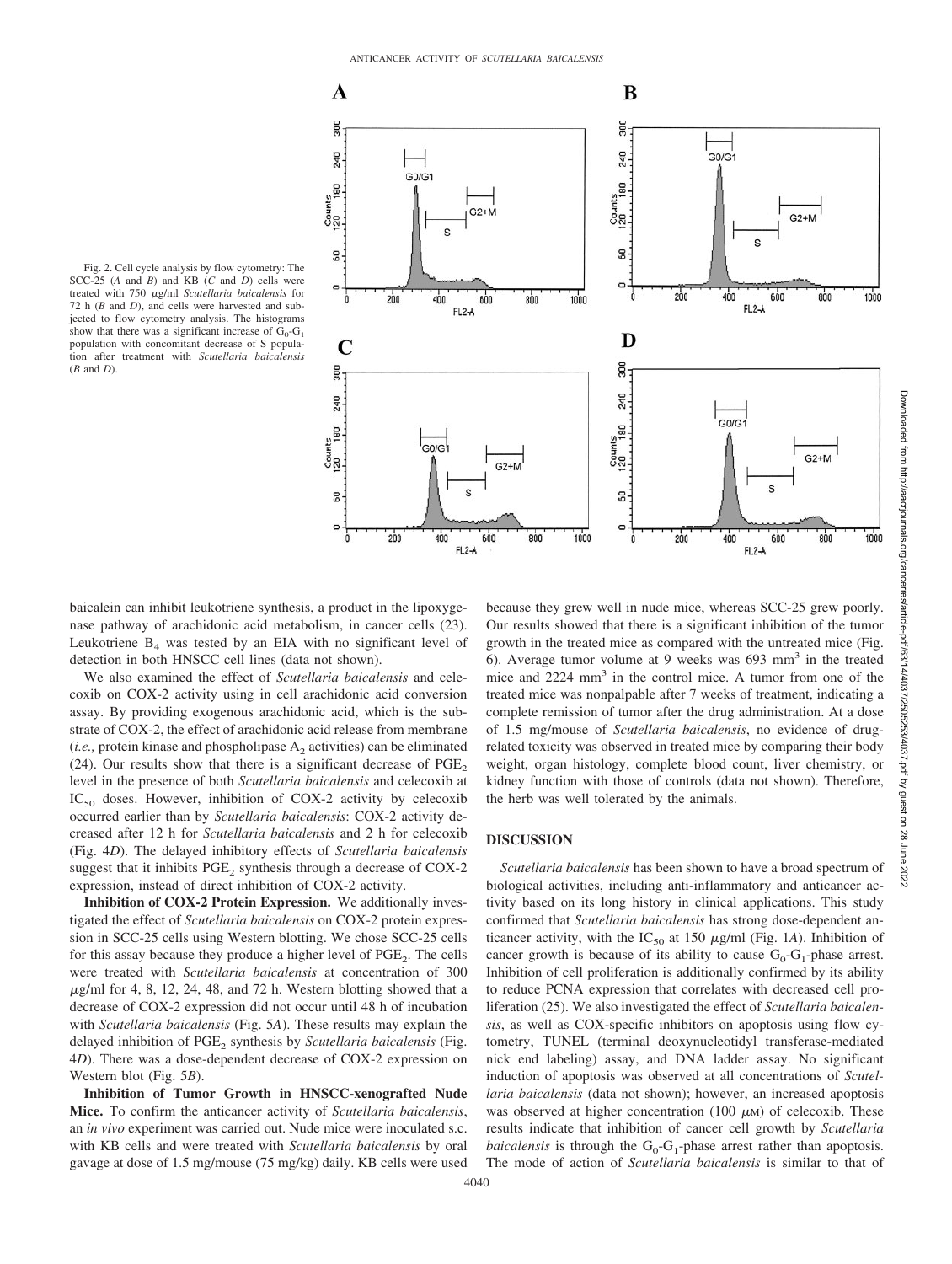

Fig. 3. Suppression of PCNA expression by *Scutellaria baicalensis*, baicalein, celecoxib, and indomethacin. KB and SCC-25 cells were treated with various agents for 72 h, and percentage of cells staining positive for PCNA were determined  $(n = 500)$ . A significant inhibition of PCNA expression in both cells was observed at 150  $\mu$ g/ml for *Scutellaria baicalensis* ( $A$ ) and  $0.1 \mu$ M for celecoxib and indomethacin ( $B$ ). However, no suppression of PCNA was observed until the concentration reached 10  $\mu$ M for baicalein (*B*), indicating that baicalein was less effective on the suppression of PCNA expression. Results are mean values  $\pm$  SD (*bars*) of independent experiments performed in triplicate. Student *t* test was used to analyze the data.  $\ast$ ,  $P < 0.05$ ;  $\ast \ast$ ,  $P < 0.001$ .

COX-2 inhibitors such as indomethacin and celecoxib, which also cause  $G_0$ - $G_1$  arrest, but different from baicalein, one of its components, which causes  $G_2$ -M-phase arrest (Table 1). It should be noted that *Scutellaria baicalensis* selectively inhibits cancer cell growth but has no effect on noncancerous HaCaT cells. This finding is consistent with a previous report that *Scutellaria baicalensis* selectively inhibits human tumor cell growth but is not toxic to human peripheral blood lymphocytes *ex vivo* (15).

The anticancer activity of *Scutellaria baicalensis* may result, at least in part, from the reduction of PGE<sub>2</sub>. Our results confirmed previous reports of increased levels of  $PGE<sub>2</sub>$  in HNSCC and the reduction of  $PGE<sub>2</sub>$  in cancer cells resulting in an inhibition of cancer cell growth (6, 26). These observations are additionally supported by our results showing that, indomethacin and celecoxib, because of their specific inhibition of  $COX$ -reduced  $PGE<sub>2</sub>$  production in cancer cells (Fig. 4*C*). Both agents also inhibit cancer cell growth *in vitro*. Our results also show that doses required to suppress  $PGE<sub>2</sub>$  production as well as PCNA expression for *Scutellaria baicalensis* and other agents was 10-fold less than those for cell growth inhibition, indicating that decrease of PGE<sub>2</sub> and PCNA precedes the growth inhibition. Alternatively, a COX-2-independent pathway may also play a role.

The molecular mechanism linking PGE<sub>2</sub> level and cell proliferation remains unclear. It has been shown that  $PGE<sub>2</sub>$  may regulate cancer cell proliferation in an autocrine and/or paracrine manner via the PG

receptors, especially  $EP_2$  (27). The stimulation of the receptors results in an increase of cyclic AMP level in cancer cells that triggers the signal transduction pathway leading to uncontrolled cell proliferation (28). One of the possible mechanisms is that inactivation of PG receptors by reducing the PGE<sub>2</sub> synthesis by *Scutellaria baicalensis* may lead to reduced expression of cyclin D1 and cyclin E proteins, key factors that control the  $G_0-G_1$  cell cycle (29). Our results show that both cell lines, although with different  $PGE<sub>2</sub>$  levels, had equal sensitivity to *Scutellaria baicalensis* and other COX-specific inhibitors. Furthermore, *Scutellaria baicalensis* inhibited PGE<sub>2</sub> synthesis, but baicalein did not. Some nonsteroidal anti-inflammatory drugs do not affect PGE<sub>2</sub> production but exert anticancer activity. It is suggested that nonsteroidal anti-inflammatory drugs inhibit activation of nuclear factor- $\kappa$ B, a transcription factor that regulates the expression of genes protecting against cell death (30). Taken together, our results support the notion that there is a COX-2-independent pathway also responsible for anticancer activity of *Scutellaria baicalensis*.

Because COX-2 is the key enzyme in converting arachidonic acid to PGs, it is plausible that *Scutellaria baicalensis* may act on this enzyme by either reducing its activity or inhibiting its expression, leading to the decrease of PGE<sub>2</sub>. Increased COX-2 protein expression has been found in various malignancies, including squamous cell carcinoma (8). We initially examined the effect of *Scutellaria baicalensis* on the COX-2 activity because a decreased PGE<sub>2</sub> level was also seen in the presence of COX-2-specific inhibitor celecoxib (Fig. 4*C*). Our results show a significant decrease of COX-2 activity after 12 h of the treatment, whereas it was sharply decreased only 2 h after treatment with celecoxib (Fig. 4*D*). These results indicated that *Scutellaria baicalensis* may affect COX-2 expression rather than its activity. We then assayed the COX-2 mRNA expression using real-time reverse transcription-PCR, and insignificant decrease of mRNA expression was observed (data not shown). We additionally examined the COX-2 protein expression using Western blot analysis and found that there was a significant decrease of COX-2 protein in SCC-25 cells after *Scutellaria baicalensis* treatment. These results indicate that reduced COX-2 protein expression is mainly because of the increase of the protein turnover rate (*i.e.,* decreased stability). It is interesting to note that a decrease in  $PGE<sub>2</sub>$  level does not parallel with COX-2 activity, *i.e.*, PGE<sub>2</sub> synthesis is suppressed throughout the course of treatment (Fig. 4*B*), whereas COX-2 activity decreased at a later time (12 h; Fig. 4*D*), and COX-2 expression became suppressed at 48 h (Fig. 5), indicating that there are at least two independent mechanisms responsible for the decrease of  $PGE_2$ . We hypothesize that initial inhibition of  $PGE_2$  synthesis is through the inhibition of arachidonic acid release from cell membrane  $(i.e.,$  phospholipase  $A_2$ ), and the later inhibition is caused by reduction of COX-2 protein expression. These results suggest that *Scutellaria baicalensis* inhibits PGE<sub>2</sub> production at multiple levels along the  $PGE<sub>2</sub>$  synthesis pathway.

It is apparent that *Scutellaria baicalensis* exert its anticancer activities by multiple mechanisms. There are four major flavonoids, [baicalin (80%), wogonoside (16%), baicalein (2%), and wogonin (1%)], in addition to other compounds in trace amounts, found in *Scutellaria baicalensis* extract (31, 32). Our results show that the extract can inhibit PGE<sub>2</sub> production, whereas its pure compound, baicalein, does not. However, both the extract and baicalein inhibits cancer cell growth *in vitro*. A recent study showed that wogonin significantly inhibit COX-2 activity in LPS-stimulated macrophages (24). These results indicate that there is a synergistic effect of various components in the herb, which act on different anticancer pathways such as COX-dependent and COX-independent pathways. These results strongly support the traditional use of raw herbs in decoction. Furthermore, because of the poor water solubility of pure flavonoids, *i.e.,*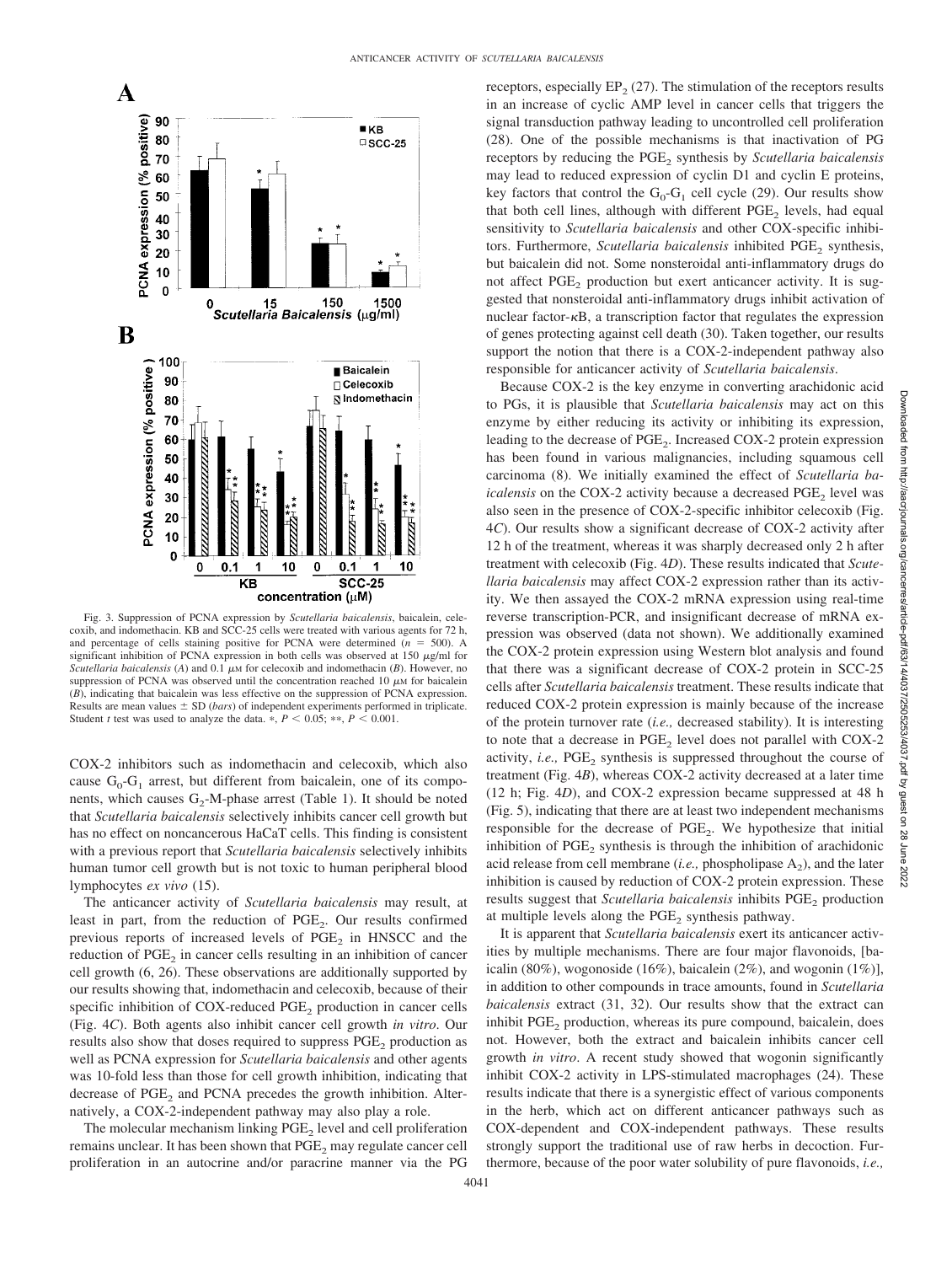Fig. 4. Inhibition of PGE<sub>2</sub> synthesis by *Scutellaria baicalensis*, baicalein, celecoxib, and indomethacin. The amount of PGE<sub>2</sub> present in the supernatant of the culture medium was measured by an enzyme immunoassay and expressed as picograms/10<sup>6</sup> cells. *A*, in the presence of *Scutellaria baicalensis* at concentrations ranging from 1.5 to 150  $\mu$ g, both KB and SCC-25 cells demonstrated a dose-dependent suppression of PGE<sub>2</sub> synthesis after 12-h incubation. *B*, time-dependent inhibition of PGE<sub>2</sub> synthesis was also observed in KB and SCC-25 at concentration of 150  $\mu$ g of *Scutellaria baicalensis*. Suppression of  $PGE_2$  synthesis was observed through the course of treatment. *C*, both celecoxib and indomethacin inhibited PGE<sub>2</sub> synthesis even at a concentration of  $0.1 \mu M$ . However, baicalein exerted no effect on PGE<sub>2</sub> synthesis. *D*, suppression of conversion of arachidonic acid to PGE<sub>2</sub> by *Scutellaria baicalensis* (150 μg/ml) and celecoxib (25 μM). A rapid inhibition (2 h) was observed in the presence of celecoxib, whereas a delayed inhibition (12 h) was observed for *Scutellaria baicalensis.* Results are mean values  $\pm$  SD (*bars*) of independent experiments performed in triplicate (*A* and *C*). Student *t* test was used to analyze the data.  $P < 0.05$ ; \*\*  $P < 0.001$ .





Fig. 5. Analysis of COX-2 protein expression by Western blot*. A*, SCC-25 cells were treated with *Scutellaria baicalensis* at 300  $\mu$ g/ml for 4, 8, 12, 24, 48, and 72 h, and proteins were extracted from cells and separated through SDS-PAGE. A significant decrease of COX-2 protein expression was observed after 48-h treatment with *Scutellaria* baicalensis (top panel). β-Actin expression was used as an internal control (bottom panel). *B*, SCC-25 cells were treated with *Scutellaria baicalensis* at concentrations of 0, 75, 150, and 300  $\mu$ g/ml for 72 h, and the amount of COX-2 proteins was determined as above. A dose-dependent decrease of COX-2 protein expression was observed after treatment with Scutellaria baicalensis (top panel). β-Actin expression was used as an internal control (*bottom panel*).

baicalein (data not shown), the use of herb extract is more attractive given its excellent water solubility and bioavailability.

Our *in vivo* study additionally confirmed the anticancer activity of *Scutellaria baicalensis*. Significant reduction of tumor mass was observed after a 4-week treatment (Fig. 6). These results indicate that the active ingredients of the herb extract can be readily absorbed in gastrointestinal tract and can reach an effective level in blood. Although the daily dose (75 mg/kg) used in this study is higher than the conventional human dose (45 mg/kg), it was well tolerated in this murine model. In a separate experiment, we administered *Scutellaria*

*baicalensis* at a daily dose of 750 mg/kg to nontumor-bearing nude mice for 9 weeks; no side effect or toxicity was observed (data not shown). In fact, no LD<sub>50</sub> of *Scutellaria baicalensis* in animal studies has been reported. Furthermore, the classic textbook of Chinese herbal



Fig. 6. Inhibition of tumor growth in nude mice xenograted with HNSCC by *Scutellaria baicalensis*. Two weeks after s.c. inoculation of KB cells, the mice were randomly divided into two groups, four mice in each group. In treatment group, *Scutellaria baicalensis* was given p.o. at a dose of 1.5 mg/mouse (75 mg/kg) five times/week for 7 weeks. A significant reduction of tumor volume was observed in the treatment group at 6 week (4 weeks after treatment; *A*). Representative photographs of an untreated mouse (*B*) and a control mouse (*C*). *Arrow* represents the starting week of *Scutellaria baicalensis* treatment.

<u> manifikanin manifikanin manifikan</u>